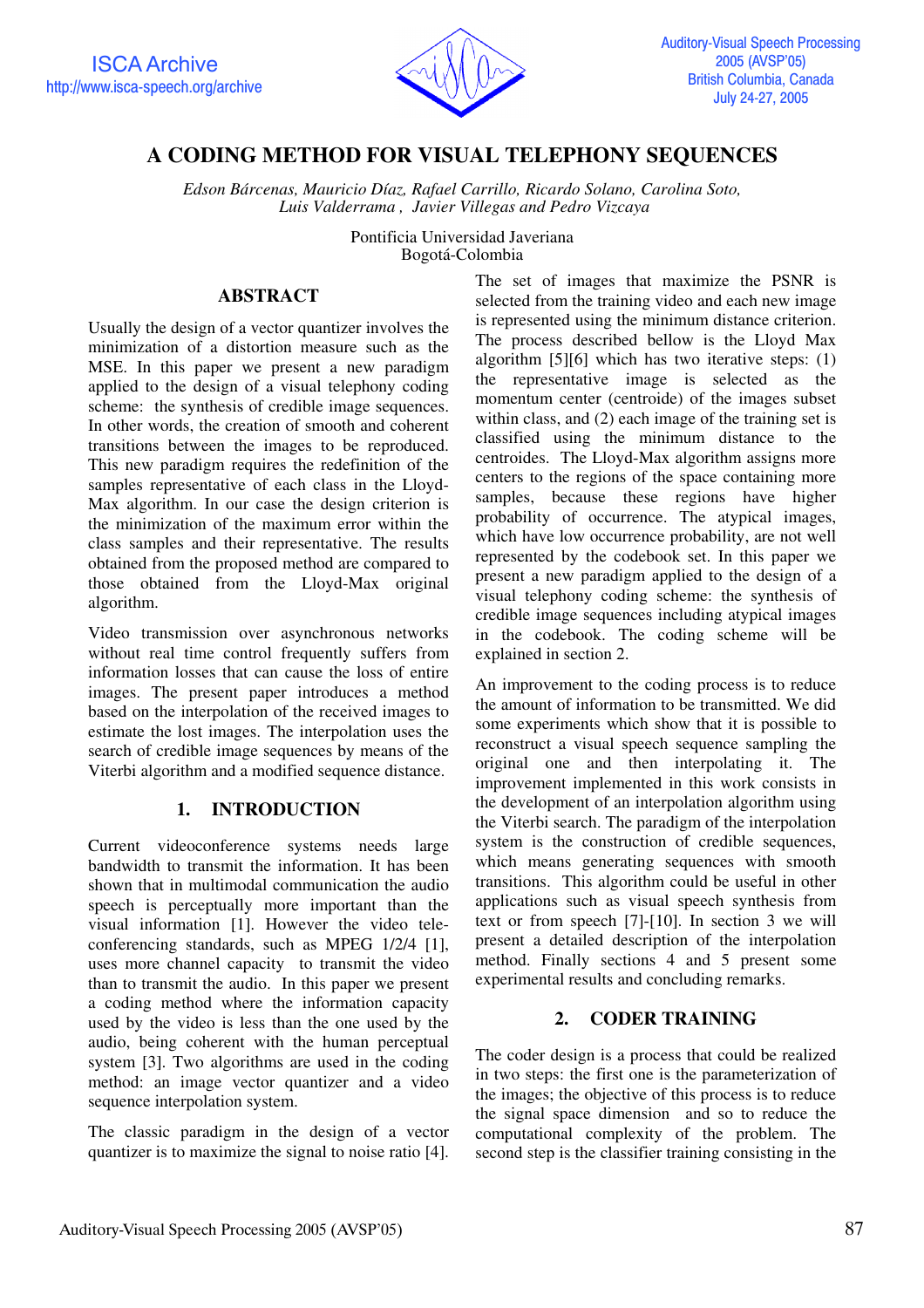selection of a subset of representative images, or codebook. The training step is done in the parameter domain. The codebook is chosen from a complete video of the visual telephony scene of about half a minute. A complete video is one that contains all the visemes of the language and some transitions between them.

In this paper we present a different method to design the codebook of a visual speech synthesis classifier. The basic criterion is to include atypical images in the codebook and discard similar images in order to generate credible sequences and maintain a reduced codebook size. On the other hand, the Lloyd-Max algorithm includes similar images as representatives. In the context of this work, credible sequences are sequences with smooth transitions between them, specifically in the mouth region [9],[11].

In order to achieve smooth sequences the optimization condition is to minimize the maximum error within the class samples and their representative image. This is done using a modified version of the Lloyd-Max algorithm changing the definition of the representative sample.

### **2.1 Modifications to Lloyd-Max algorithm**

The new center could be defined as the geometrical center of the minimum volume solid that contains every sample in the class. The coherence between the calculation of the representative (center of the minimum volume solid) and the distance measure is needed to guarantee the convergence of the algorithm to the expected limit, which is to minimize the maximum error within classes. The distance measure used defines the form of the solid whose surface contains all the points with the same distance to the center [12]. Here we briefly analyze three different distance measures with their corresponding solids.

The surface of an L-dimensional cube is the region that contains all the points with the same  $L_{\infty}$  distance to its center. The calculus of the center is straightforward because the side length of the solid is the distance between the furthest samples and the calculus of the solid center in each dimension is simple. The solid defined using the Euclidean distance,  $L_2$ , is an L-dimensional sphere. The calculus of the L-dimensional sphere with minimum radius that contains all the points is an open problem and it depends on the vector space dimension.

The Manhattan distance,  $L_1$ , defines an Ldimensional rhombus as the solid whose surface contains all the points with the same  $L_1$  distance to the center. To determine the volume of the solid the distance between the furthest samples in the subset is calculated and to determine the center, the rhombus is moved iteratively until it includes all the samples in the subset. A special characteristic obtained using the  $L_1$  distance is that the volume does not change along the iterations.

The computer complexity of the calculation of the solids and their center is high, so that, a sub optimal but less complex algorithm was implemented. The algorithm, called for us the *minmax* algorithm is described in the next.

### **2.2** *Minmax* **algorithm**

Let  $X = \{ \mathbf{x}_n \}_{n=1}^{\infty}$  be the training set, where all the samples are vectors in a M-dimensional space

$$
\mathbf{x}_{n} = (x_{n}(1),...,x_{n}(m),...,x_{n}(M)), \mathbf{x}_{n} \in \mathfrak{R}^{M};
$$

let  $Y = \{ y_k \}_{k=1}^{\infty}$  *k* be the codebook set with *K* classes; let  $Y_k = \{ \mathbf{x}_{k,i} \}_{i \in 1, 2, ..., N_k}$  be the subset of  $N_k$ samples in the training set assigned to the *k-th* class (all samples nearest to  $\mathbf{y}_k$ ), where  $\mathbf{x}_k \in X$ , 1 *K*  $X = \bigcup Y_k$  and  $Y_k \cap Y_l = \emptyset$  for each  $k \neq l$ , the set *k* =  ${Y_k}_{k=1,\ldots,k}$  is a partition of *X*.

The conditions of the quantizer are the following:

1. The new center,  $\mathbf{y}_k$  is defined as:

$$
\mathbf{y}_{k} = \arg\min_{\mathbf{x}_{i} \in Y_{k}} \left\{ \max_{\mathbf{x}_{j} \in Y_{k}} \left[ d_{L_{i}}\left(\mathbf{x}_{i}, \mathbf{x}_{j}\right) \right] \right\}.
$$

2. The *i-th* class defined as :

$$
Y_{i} = \left\{ \mathbf{x}_{n} \in X \middle| d_{L_{i}} \left( \mathbf{x}_{n}, \mathbf{y}_{i} \right) = \min_{k \in I, \dots, K} \left\{ d_{L_{i}} \left( \mathbf{x}_{n}, \mathbf{y}_{k} \right) \right\} \right\},
$$
  
with 
$$
d_{L_{i}} \left( \mathbf{x}, \mathbf{y} \right) = \sum_{i=1}^{M} \left| x(i) - y(i) \right|.
$$

The algorithm described bellow uses the  $L_1$  distance but it could be used with any other distance. The L1 distance achieves better results in visual speech resynthesis than the L∞ and  $L_2$ . The *minmax* algorithm is sub-optimal because when the number of samples is small the algorithm does not yield the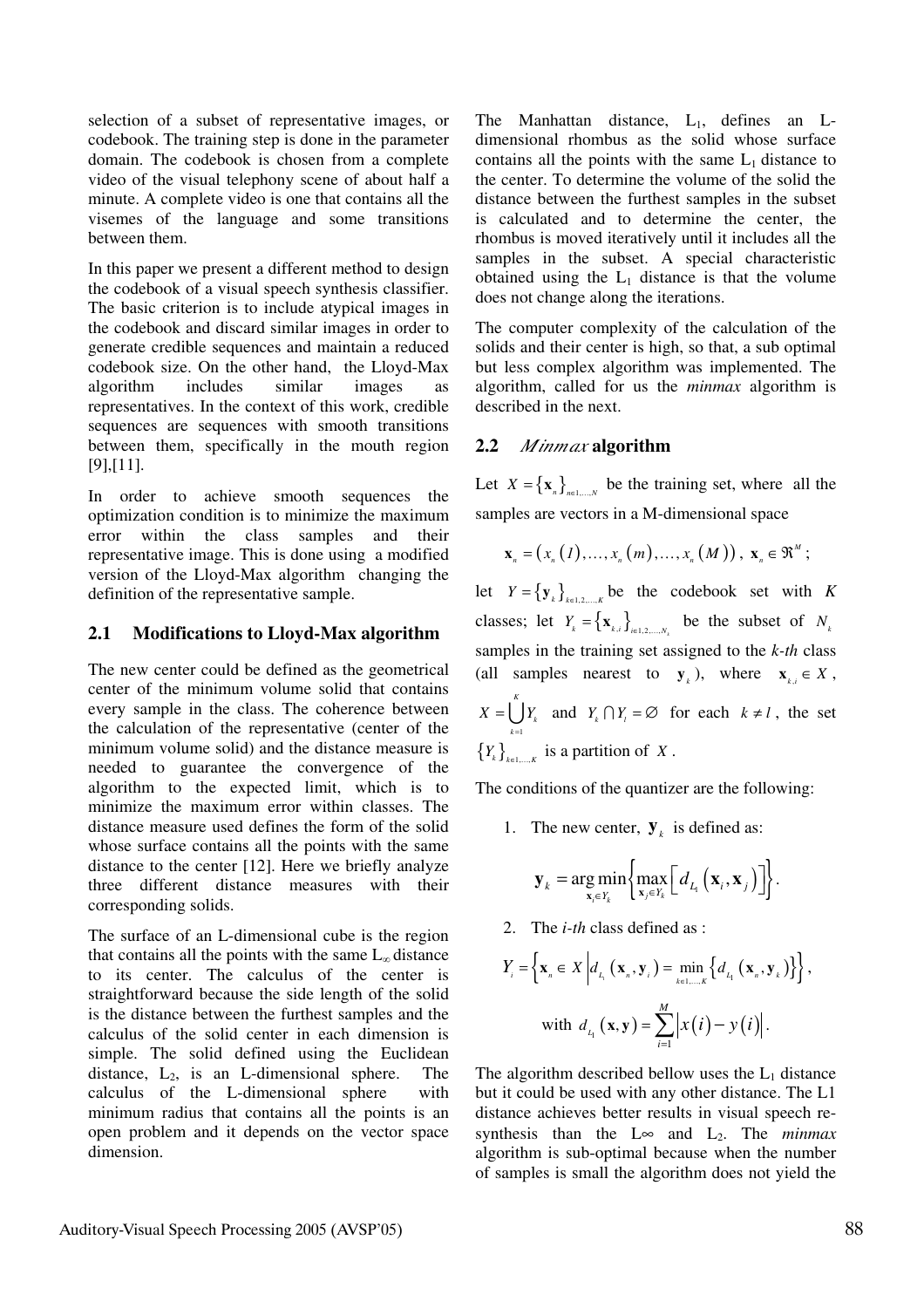optimal solution and when the training set is large the solutions is optimal but time consuming.

### **3. INTERPOLATION AND SELECTION OF INTERMEDIATE IMAGES**

A typical approach to create intermediate images is to calculate a direct linear interpolation, pixel by pixel, between the two target images. However this method generates new images that are not real, e.g. in the **Figure 1** it is shown a lineal interpolation of four images between an open and a closed mouth image: two of them clearly show both mouth positions, which is unrealistic.



**Figure** 1. Image sequence generated using a linear interpolation pixel by pixel between two images.

Other approach to the interpolation is to use a sigmoidal pixel by pixel interpolation function. In this kind of interpolation the intermediate images are more real than with the previous method. An example of sigmoidal interpolation using the hyperbolic tangent function is shown in **Figure 2**.



**Figure 2.** Interpolation between two images using a sigmoidal interpolation pixel by pixel.

Other technique to generate intermediate images is optical flow, which achieve better results than the previous methods but its computational complexity is much higher[8],[13].

A new interpolation method is presented in this work. The basic difference between this method and the previous ones is that the intermediate images are looked for in a database of images instead of generating new images. The main idea is to find the images that create a credible sequence between a couple of images. A modified version of the Viterbi algorithm is used to find appropriate images and a modification to the sequence distance is proposed here to assure an improvement in the credibility of the sequences.

From the study of natural sequences of different people and synthesized videos that seemed non credible, it was concluded that the credibility of a visual speech sequence is related to its smoothness.

The purpose of the modification to the distance measure is to help in the selection of smother sequences. The change applied to the distance measure is explained in the following paragraphs with an example.

In **Figure 3** is shown a problem of finding the smoothest sequence between a couple of images. The nodes in the graph represent a set of images in the database and the arcs between them represent the distance between images. The total distance between two original images is defined as the sum of the individual distances of the intermediate steps (nodes) used to rich the final one. The graph shows three different paths between image 1 and 5, each one with three intermediate images. The goal is to select the most credible sequence between them, i.e., the smoothest path.

In order to choose the smoothest path we look for the path with minimum distance, in this case the second path, that has a total distance of  $5 (1<sup>st</sup>$  path 6,  $2<sup>th</sup>$  path 8). However, the second path is not a smooth path, because it contains a big difference between the images 8 and 5.



**Figure 3**.Example of the distance measure of sequences for the selection of smoother sequences

If the distance between images is raised to the power *p* the selection of the smoothest sequence could change. The **Table 1** contains the sequence distances for  $p=1.5$ ,  $p=2$  and  $p=10$  and the path selected as smoothest path in red.

|                         | $\omega = 1$ | $_{\nu=1.5}$ | $n = 2$ | $\nu = 10$ |
|-------------------------|--------------|--------------|---------|------------|
| $1st$ path              |              | 10.4         | 18      | 118098     |
| $2^{\text{th}}$<br>path |              | 11.2         | 25      | 9765625    |
| 3 <sup>th</sup><br>path |              |              | Iб      | 4096       |

**Table 1** Example of the influence of the *p* factor in the selection of smoother sequences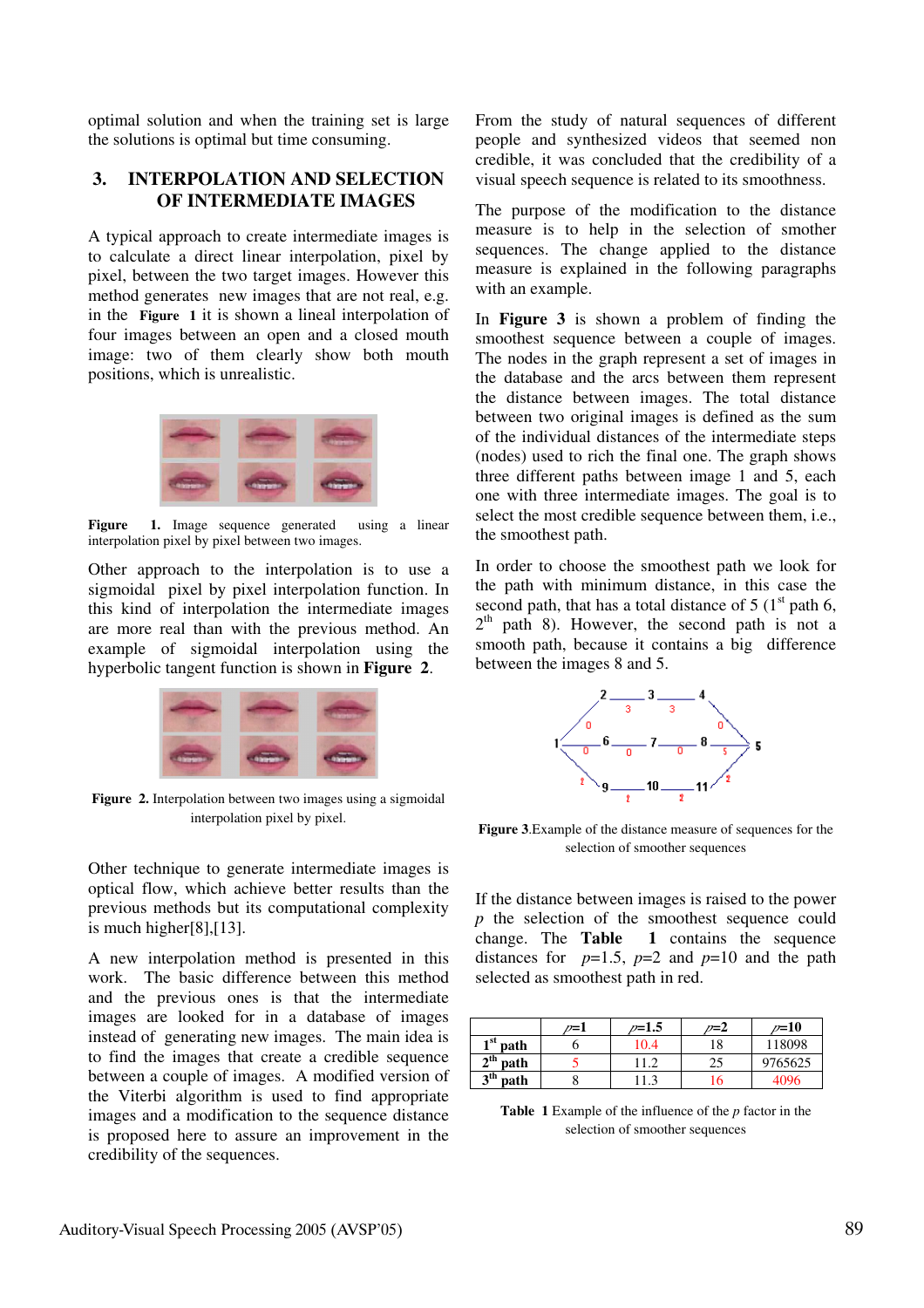It can be seen in this example that the variation of the power factor changes the path selected as shortest path. The smoothest sequence is selected as the larger power factor is used. The power factor apparently depends on the number of intermediate images that will be generated and the availability of images in the database. With an appropriate factor smooth sequences are observed. The power factor is heuristically adjusted to obtain credible sequences. In our work we have found that this factor should be proportional to the number of intermediate images.

Formally the proposed algorithm is the following:

Let  $I = \{i_n\}_{n=1}^{\infty}$  be a set of images (data-base),  $i_n, i_m \in I$  the pair of target images,  $s^{(k)}$  the *k-th* possible sequence of *N* images  $(N < M)$  between *i* and  $i_m$  and  $D(s^{(k)})$ , the weight of the *k-th* sequence

$$
D(s^{(k)}) = \left[d(i_n, s_1^{(k)})\right]^p + \sum_{l=1}^{N-1} \left[d(s_l^{(k)}, s_{l+1}^{(k)})\right]^p + \left[d(s_N^{(k)}, i_m)\right]^p
$$

where *p* is the power factor and  $s_l^{(k)}$  is the *l-th* image in  $s^{(k)}$ . We select the smoothest sequence as the sequence with the minimum weight.

$$
s^{(opt)} = \underset{s^{(k)}, k=1,\dots,M^{N-1}}{\arg \min} \{D(s^{(k)})\}
$$

The modification of the sequence distance assures that smooth sequences will be obtained. The problem of finding a sequence of N images, in a database of M images, between two images has  $M^{N-1}$  possible solutions. The direct evaluation of all possible sequences is time consuming, however the Viterbi search is a computational efficient method to perform this search. The Viterbi algorithm is a dynamic programming technique to find the optimal path between two nodes in a graph in an efficient way [14].

#### **4. RESULTS**

The results are presented in two main parts. The first one contains the results obtained with the selection of the codebook using the *minmax* criterion and the second part contains the results of the interpolation method.

#### **4.1 Codebook Selection**

In this section a couple of examples of the vector quantizer design with the *minmax* criterion applied to the Lloyd-Max algorithm using  $L_1$  distance are shown. The first example is made with data generated and the second is made with images.

The vector quantizer was trained with 1000 samples, 200 from distribution  $f_1$  and 800 from distribution  $f_2$ .  $f(x) = \mathcal{N}(\mu, C)$ ,  $f(x) = \mathcal{N}(\mu, C)$  where

$$
\mu_1 = (-5, 2), \mathbf{C}_1 = 1.6 \times I, \mu_2 = (1, -3) \text{ and } \mathbf{C}_2 = 5 \times I
$$

The training of the vector quantizer was made using the original Lloyd-Max algorithm with the distance  $L_2$  and using the momentum center of the samples in the class as the class representative, the results of this simulations are in the Figure 4. The vector quantizer was also trained using the *minmax* center and the L1 distance, the results of this process are in the Figure 5. In both cases the classifier has 4 classes.

It can be seen in Figure 4 and Figure 5 that in the Lloyd-Max algorithm using the *minmax* criterion the distance between class centers is larger than the obtained with classic definition of the center. The numerical results for the distance  $L_1$  and  $L_2$  are in Table 2 .



**Figure 4.** Clustering with the classical Lloyd-Max algorithm



**Figure 5** Clustering with the Lloyd-Max *minimax*.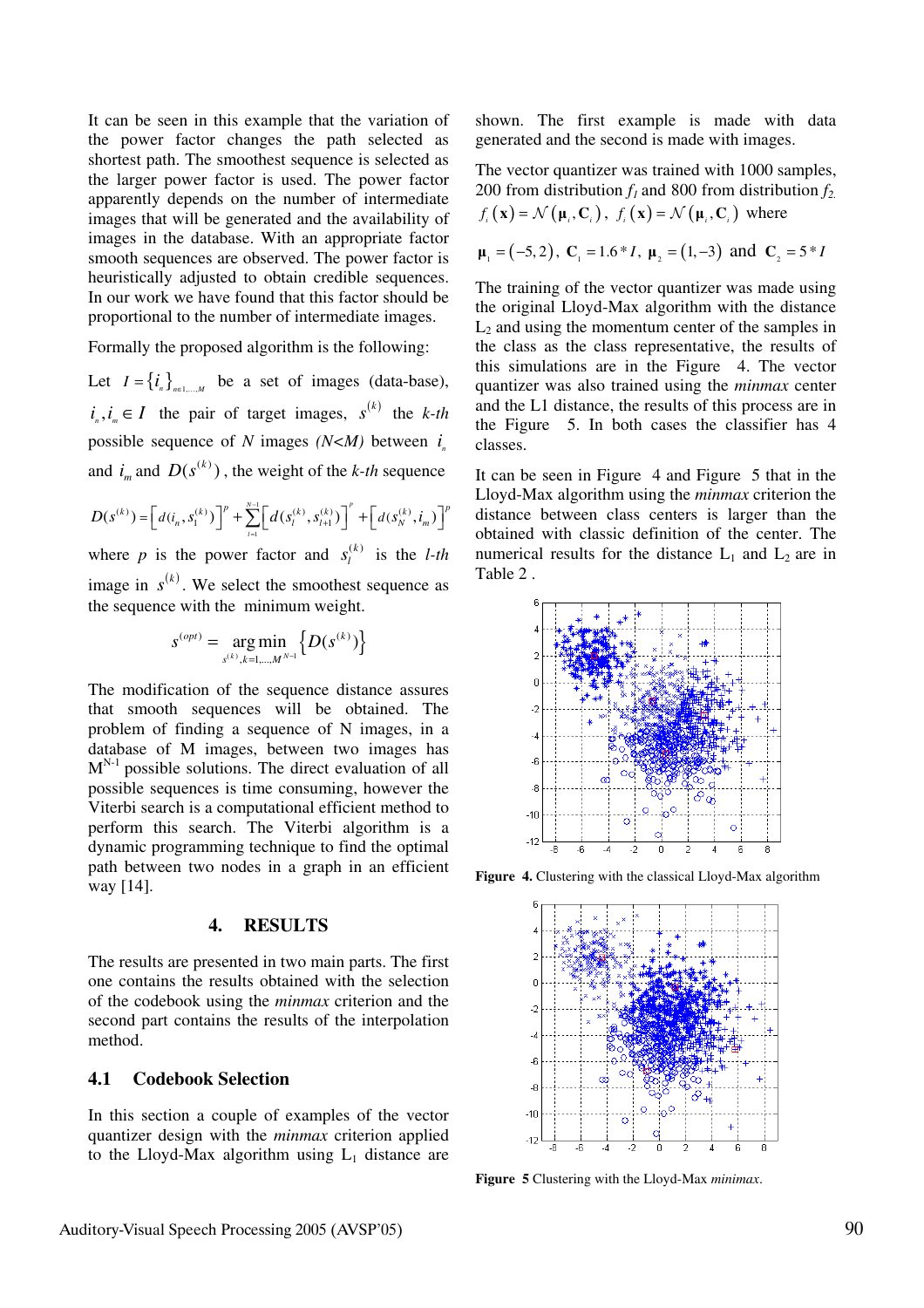|         | L1       | L1     | L <sub>2</sub> | L <sub>2</sub> |
|---------|----------|--------|----------------|----------------|
|         | Original | minmax | Original       | minmax         |
| Class 1 | 6.8954   | 5.9235 | 5.2735         | 5.0235         |
| Class 2 | 6.5143   | 5.5341 | 4.9701         | 4.7439         |
| Class 3 | 9.3289   | 6.2328 | 6.6044         | 5.9340         |
| Class 4 | 10.6798  | 5.9515 | 7.5576         | 4.7635         |

**Table 2** Maximum  $L_1$  and  $L_2$ Distance within Classes.

Table 2 shows the results of the *minmax* criterion compared to those obtained with the original Lloyd-Max algorithm. In Table 2 it can be seen how the maximum  $L_1$  and  $L_2$  distance within samples and the class representative is larger for the original Lloyd-Max algorithm and smaller for the proposed *minmax* algorithm..

The second experiment has as training samples a set of 1000 images from the mouth region with a resolution of 64 X 128 pixeles. The images are transformed to a lower dimensional space using a decimation of 4 in the two dimensions, this is done applying a low pass filter and then sampling the original image to obtain a 16 X 32 new image. The DCT of the sampled image is calculated and the first 8 X 16 coefficients are taken. In this experiment the codebook is a set of 8 images. In the two methods to train the classifier are compared when the input samples are the set described bellow.



**Figure 6** Image code-books .

In the Figure  $6(a)$  it can be seen that most of the codebook images obtained from the original Lloyd-Max are closed mouth (image 1-image 5), a common image in the database. In the Lloyd-Max modified algorithm the codebook images are more different between them and the codebook only has one closed mouth image.

The method used in the second experiment is being used at the moment in a visual telephony system having a database of around 1000 images and a codebook size of 256.

#### **4.2 Image Interpolation**

The results shown in this section were obtained using a natural visual speech sequence of 856 images in AVI format without compression, 720 X 480 pixels resolution and 24-bits RGB color. Half of the video was used as a data-base and the other half was used as test sequence.

In order to reduce the signal dimension the mouth region was segmented using a rectangle of 75 X 110 pixels. The mouth region was transformed with a Bi-dimensional DCT and the first hundred coefficients were kept.

In the Figure 7 is shown a sequence between a closed mouth and an open mouth images. The sequence was generated with a power *p* equal to 2.



**Figure 7** Interpolation between two images using the proposed algorithm with *p*=2

In order to evaluate the interpolation method performance it was made an experiment consisting in the simulation of the periodic loss of images, the reconstruction of the sequence and the measure of the distortion between the videos.

The periodic loss of images was simulated using a decimation process

$$
y[n] = x[kn]
$$

where  $k$  is the decimation factor,  $x[n]$  is the input video sequence and *y[n]* is the output sequence.

The reconstruction of the sequences is done using the interpolation algorithm, which search the *k-1* intermediate images in the data-base. The interpolation was done with different *p* factors.

As a distortion measure it was defined, the quality of reconstruction index

*iqor* = 
$$
10 \log(\frac{1}{N} \sum_{i=1}^{N} \frac{\text{var}(x_i)}{\text{var}(x_i - y_i)})
$$
 (dB)

where *N* is the number of reconstructed images in the video sequence,  $x_i$  is the *i-th* lost image in the original sequence and  $y_i$  is the image in the reconstructed sequence that represents *xi*.